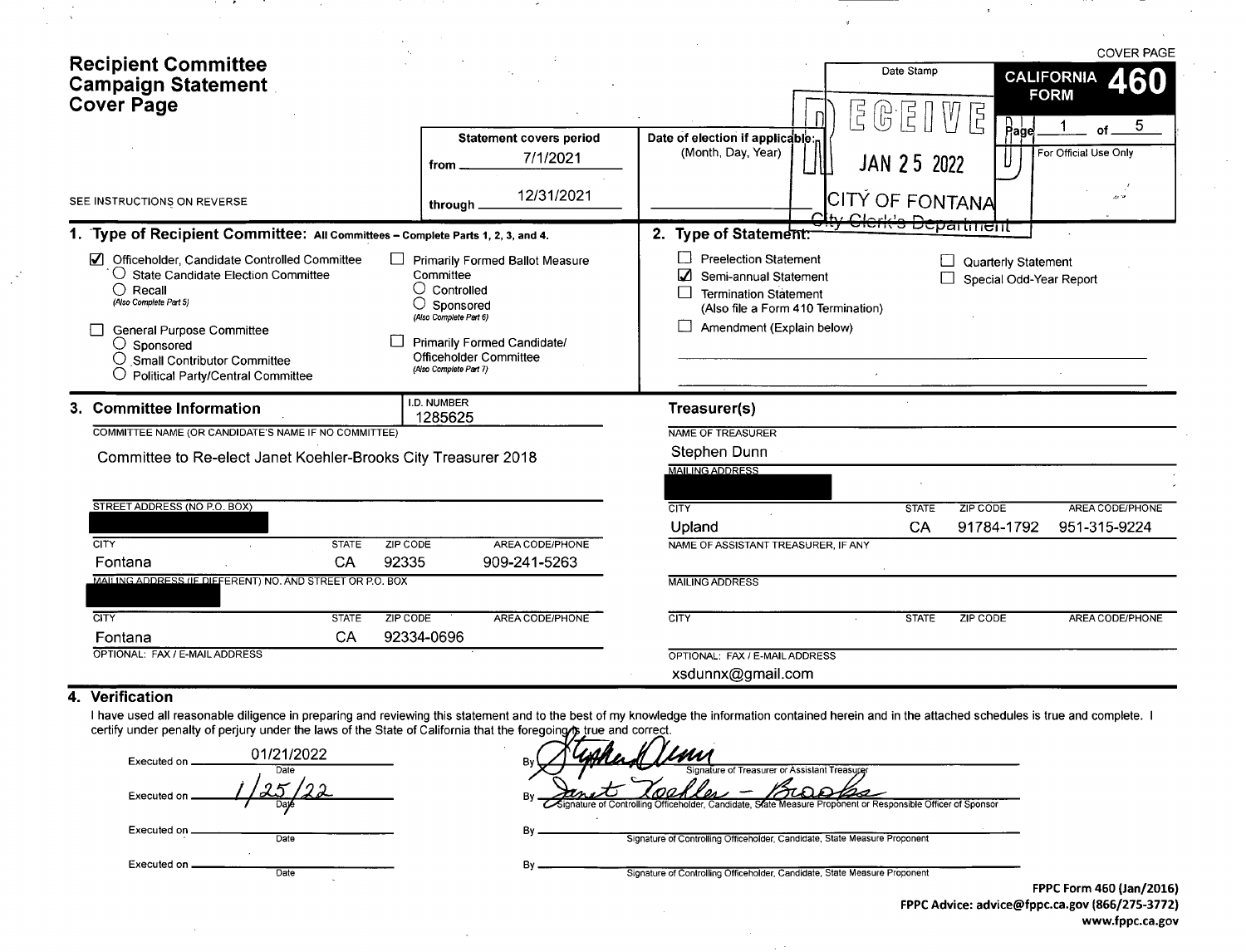# Recipient Committee Campaign Statemen Cover Page — Part 2



## 5. Officeholder or Candidate Controlled Committee 6. Primarily Formed Ballot Measure Committee

| NAME OF OFFICEHOLDER OR CANDIDATE | NAME OF BALLOT MEASURE |
|-----------------------------------|------------------------|

## Janet Koehler-Brooks

OFFICE SOUGHT OR HELD ( INCLUDE LOCATION AND DISTRICT NUMBER IF APPLICABLE)

City Treasurer, City of Fontana

| RESIDENTIAL/BUSINESS ADDRESS (NO. AND STREET) | 7IP          |
|-----------------------------------------------|--------------|
| CITY                                          | <b>STATE</b> |
| Fontana CA 92335                              |              |

Related Committees Not Included in this Statement: List any committees not included in this statement that are controlled by you or are primarily formed to receive contributions or make expenditures on behalf of your candidacy.

| <b>COMMITTEE NAME</b>    |                              | I.D. NUMBER |                       |
|--------------------------|------------------------------|-------------|-----------------------|
|                          |                              |             |                       |
|                          |                              |             |                       |
| NAME OF TREASURER        |                              |             | CONTROLLED COMMITTEE? |
|                          |                              | I YES       | NO.                   |
| <b>COMMITTEE ADDRESS</b> | STREET ADDRESS (NO P.O. BOX) |             |                       |

CITY STATE ZIP CODE AREA CODE/PHONE

| <b>COMMITTEE NAME</b>    |                              | <b>II.D. NUMBER</b> |                       |
|--------------------------|------------------------------|---------------------|-----------------------|
|                          |                              |                     |                       |
| NAME OF TREASURER        |                              |                     | CONTROLLED COMMITTEE? |
|                          |                              |                     |                       |
|                          |                              | <b>YES</b>          | NO <sub>1</sub>       |
| <b>COMMITTEE ADDRESS</b> | STREET ADDRESS (NO P.O. BOX) |                     |                       |
|                          |                              |                     |                       |

CITY CHE STATE ZIP CODE AREA CODE/PHONE

|  | NAME OF BALLOT MEASURE |  |
|--|------------------------|--|

| BALLOT NO. OR LETTER | <b>JURISDICTION</b> | <b>SUPPORT</b><br><b>OPPOSE</b> |
|----------------------|---------------------|---------------------------------|
|----------------------|---------------------|---------------------------------|

Identify the controlling officeholder, candidate, or state measure proponent, if any.

NAME OF OFFICEHOLDER, CANDIDATE, OR PROPONENT

| OFFICE SOUGHT OR HELD | <b>I DISTRICT NO. IF ANY</b> |
|-----------------------|------------------------------|
|                       |                              |
|                       |                              |
|                       |                              |

7. Primarily Formed Candidate/Officeholder Committee List names of officeholder( s) or candidate( s) for which this committee is primarily formed.

| NAME OF OFFICEHOLDER OR CANDIDATE | OFFICE SOUGHT OR HELD | <b>SUPPORT</b><br><b>OPPOSE</b> |
|-----------------------------------|-----------------------|---------------------------------|
| NAME OF OFFICEHOLDER OR CANDIDATE | OFFICE SOUGHT OR HELD | <b>SUPPORT</b><br><b>OPPOSE</b> |
| NAME OF OFFICEHOLDER OR CANDIDATE | OFFICE SOUGHT OR HELD | <b>SUPPORT</b><br><b>OPPOSE</b> |
| NAME OF OFFICEHOLDER OR CANDIDATE | OFFICE SOUGHT OR HELD | <b>SUPPORT</b><br><b>OPPOSE</b> |

Attach continuation sheets if necessary

FPPC Form 460 ( Jan/ 2016) FPPC Advice: advice@fppc.ca.gov (866/275-3772) www.fppc.ca.gov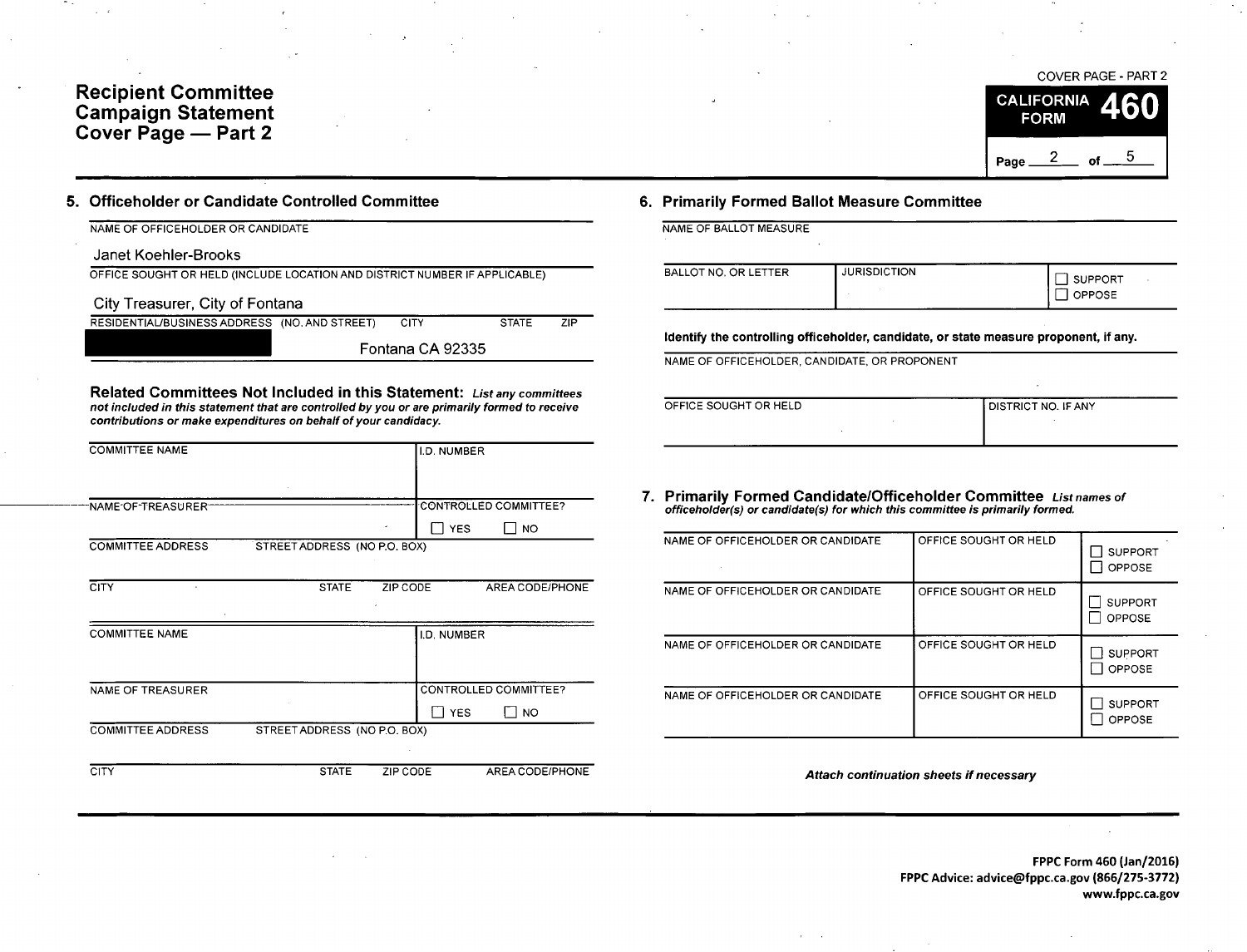| <b>Campaign Disclosure Statement</b>                                                   |    | - Amounts may be rounded                                          |              |                                                                                                |                                            | <b>SUMMARY PAGE</b>                                                                      |
|----------------------------------------------------------------------------------------|----|-------------------------------------------------------------------|--------------|------------------------------------------------------------------------------------------------|--------------------------------------------|------------------------------------------------------------------------------------------|
| <b>Summary Page</b>                                                                    |    | to whole dollars.                                                 |              | from .                                                                                         | <b>Statement covers period</b><br>7/1/2021 | <b>CALIFORNIA</b><br>460<br><b>FORM</b>                                                  |
| SEE INSTRUCTIONS ON REVERSE                                                            |    |                                                                   |              | through $\_$                                                                                   | 12/31/2021                                 | 3 <sup>2</sup><br>5.<br>of<br>Page __                                                    |
| <b>NAME OF FILER</b><br>Committee to Re-elect Janet Koehler-Brooks City Treasurer 2018 |    |                                                                   |              |                                                                                                |                                            | I.D. NUMBER<br>1285625                                                                   |
| <b>Contributions Received</b>                                                          |    | <b>Column A</b><br>TOTAL THIS PERIOD<br>(FROM ATTACHED SCHEDULES) |              | <b>Column B</b><br>CALENDAR YEAR<br>TOTAL TO DATE                                              |                                            | <b>Calendar Year Summary for Candidates</b><br>Running in Both the State Primary and     |
|                                                                                        |    | 0.00                                                              |              | 0.00                                                                                           | <b>General Elections</b>                   |                                                                                          |
|                                                                                        |    | 0.00                                                              |              | 0.00                                                                                           |                                            | 1/1 through 6/30<br>7/1 to Date                                                          |
|                                                                                        |    | 0.00                                                              |              | 0.00                                                                                           | 20. Contributions<br>Received              | $\overline{\phantom{a}3}$ $\overline{\phantom{a}3}$                                      |
|                                                                                        |    | 0.00                                                              |              | 0.00                                                                                           | 21. Expenditures                           | $\mathbb{S}$                                                                             |
|                                                                                        |    | 0.00                                                              |              | 0.00                                                                                           | Made                                       |                                                                                          |
| <b>Expenditures Made</b>                                                               |    |                                                                   |              |                                                                                                |                                            | <b>Expenditure Limit Summary for State</b>                                               |
|                                                                                        |    | 50.00                                                             | $\mathbf{r}$ | 50.00                                                                                          | <b>Candidates</b>                          |                                                                                          |
|                                                                                        |    | 0.00                                                              |              | 0.00                                                                                           |                                            | 22. Cumulative Expenditures Made*                                                        |
|                                                                                        |    | 50.00                                                             | $\mathbf{s}$ | 50.00                                                                                          |                                            | (If Subject to Voluntary Expenditure Limit)                                              |
|                                                                                        |    | $-0.00 -$                                                         |              | 0.00                                                                                           | Date of Election<br>(mm/dd/yy)             | Total to Date                                                                            |
|                                                                                        |    | 0.00<br>50.00                                                     |              | 0.00<br>50.00 <sub>1</sub>                                                                     |                                            |                                                                                          |
|                                                                                        |    |                                                                   |              |                                                                                                |                                            |                                                                                          |
| <b>Current Cash Statement</b>                                                          |    |                                                                   |              |                                                                                                |                                            |                                                                                          |
|                                                                                        |    | 733.26                                                            |              | To calculate Column B,                                                                         |                                            |                                                                                          |
|                                                                                        |    | 0.00<br>0.00                                                      |              | add amounts in Column<br>A to the corresponding                                                |                                            | *Amounts in this section may be different from amounts                                   |
|                                                                                        |    | 50.00                                                             |              | amounts from Column B<br>of your last report. Some                                             | reported in Column B.                      |                                                                                          |
|                                                                                        |    | 683.26                                                            |              | amounts in Column A may                                                                        |                                            |                                                                                          |
| If this is a termination statement, Line 16 must be zero.                              |    |                                                                   |              | be negative figures that<br>should be subtracted from<br>previous period amounts. If           |                                            |                                                                                          |
|                                                                                        | -S | 0.00                                                              |              | this is the first report being<br>filed for this calendar year,<br>only carry over the amounts |                                            |                                                                                          |
| <b>Cash Equivalents and Outstanding Debts</b>                                          |    |                                                                   | any).        | from Lines 2, 7, and 9 (if                                                                     |                                            |                                                                                          |
|                                                                                        |    | 0.00                                                              |              |                                                                                                |                                            |                                                                                          |
|                                                                                        |    | 269.38                                                            |              |                                                                                                |                                            | <b>FPPC Form 460 (Jan/2016)</b><br><b>EPPC Advice: advicement ca. gov (866/275-3772)</b> |

 $\sim 10^7$ 

 $\Delta \sim 10^4$ 

 $\mathcal{F}_{\mathcal{G}}$ 

FPPC Advice: advice@fppc. ca. gov ( 866/ 275- 3772) www.fppc.ca.gov

 $\sim$ 

 $\mathcal{L}_{\mathcal{A}}$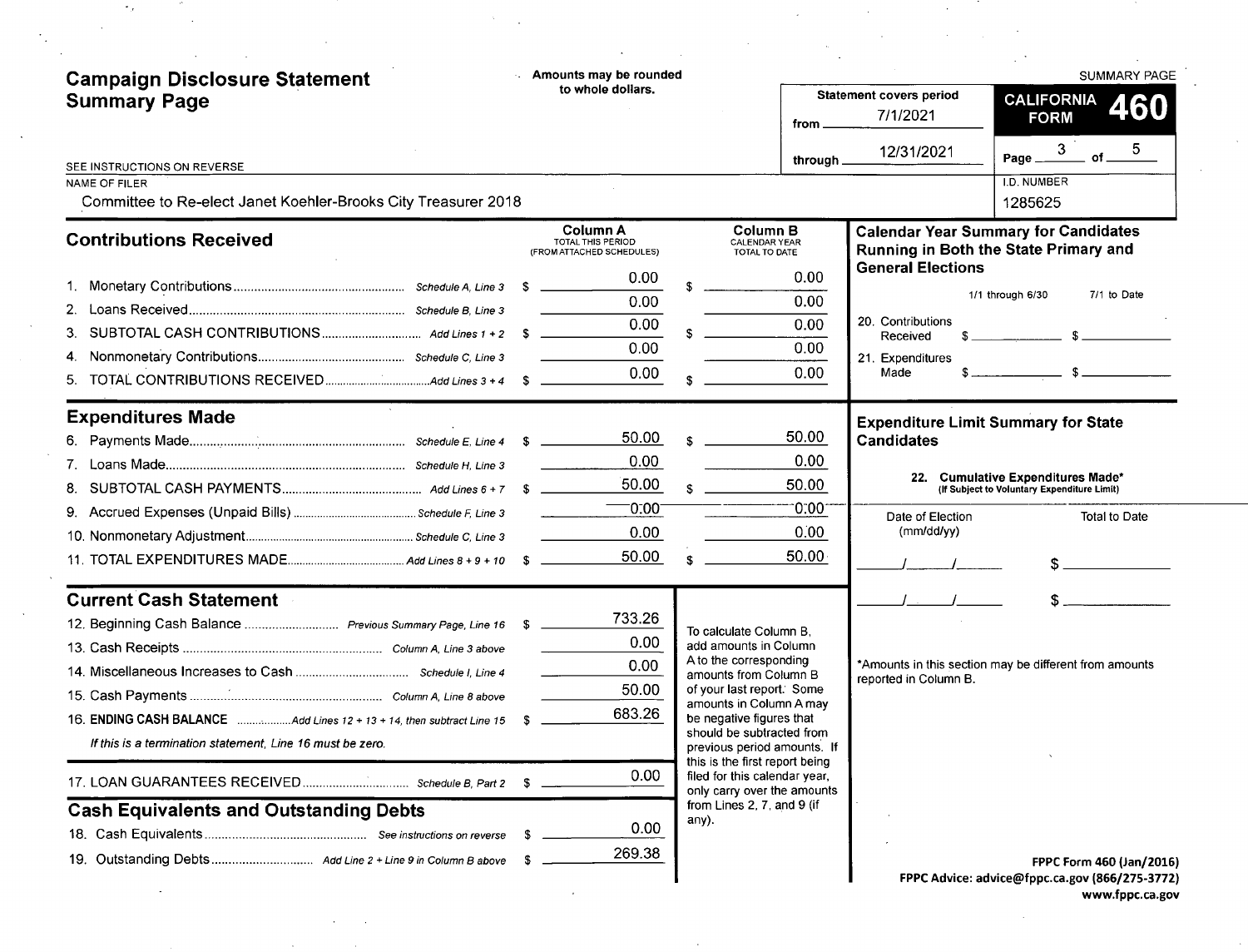|                                                                                                                                            |                                                                                                            | Amounts may be rounded                                                  |                                                 |                                                  |                                                                                  |                                                      |                                                                            | <b>SCHEDULE B - PART 1</b>                                                 |
|--------------------------------------------------------------------------------------------------------------------------------------------|------------------------------------------------------------------------------------------------------------|-------------------------------------------------------------------------|-------------------------------------------------|--------------------------------------------------|----------------------------------------------------------------------------------|------------------------------------------------------|----------------------------------------------------------------------------|----------------------------------------------------------------------------|
| <b>Schedule B-Part 1</b>                                                                                                                   |                                                                                                            | to whole dollars.                                                       |                                                 |                                                  | <b>Statement covers period</b>                                                   |                                                      | <b>CALIFORNIA</b>                                                          | 460                                                                        |
| <b>Loans Received</b>                                                                                                                      |                                                                                                            |                                                                         |                                                 |                                                  | from .                                                                           | 7/1/2021                                             | <b>FORM</b>                                                                |                                                                            |
| SEE INSTRUCTIONS ON REVERSE                                                                                                                |                                                                                                            |                                                                         |                                                 |                                                  | through                                                                          | 12/31/2021                                           | Page.                                                                      | 5 <sub>1</sub>                                                             |
| NAME OF FILER                                                                                                                              |                                                                                                            |                                                                         |                                                 |                                                  |                                                                                  |                                                      | I.D. NUMBER                                                                |                                                                            |
| Committee to Re-elect Janet Koehler-Brooks City Treasurer 2018                                                                             |                                                                                                            |                                                                         |                                                 |                                                  |                                                                                  |                                                      | 1285625                                                                    |                                                                            |
| FULL NAME, STREET ADDRESS AND ZIP CODE<br>OF LENDER<br>(IF COMMITTEE, ALSO ENTER I.D. NUMBER)                                              | IF AN INDIVIDUAL, ENTER<br><b>OCCUPATION AND EMPLOYER</b><br>(IF SELF-EMPLOYED, ENTER<br>NAME OF BUSINESS) | (a)<br>OUTSTANDING<br><b>BALANCE</b><br><b>BEGINNING THIS</b><br>PERIOD | (p)<br><b>AMOUNT</b><br>RECEIVED THIS<br>PERIOD | (c)<br>AMOUNT PAID<br>OR FORGIVEN<br>THIS PERIOD | (व)<br><b>OUTSTANDING</b><br><b>BALANCE AT</b><br><b>CLOSE OF THIS</b><br>PERIOD | (e)<br><b>INTEREST</b><br>PAID THIS<br><b>PERIOD</b> | $(\mathbf{r})$<br>ORIGINAL<br>AMOUNT OF<br>LOAN                            | $\left( 9 \right)$<br><b>CUMULATIVE</b><br><b>CONTRIBUTIONS</b><br>TO DATE |
| Janet Koehler-Brooks                                                                                                                       |                                                                                                            |                                                                         |                                                 | $\Box$ PAID                                      |                                                                                  |                                                      |                                                                            | CALENDAR YEAR                                                              |
|                                                                                                                                            |                                                                                                            |                                                                         |                                                 | 0.00                                             | $s = 269.38$                                                                     | $0.00_{\%}$                                          | $s - 269.38$                                                               | $s$ 269.38                                                                 |
| Fontana CA 92334-0696                                                                                                                      |                                                                                                            |                                                                         |                                                 | $\Box$ FORGIVEN                                  |                                                                                  | RATE                                                 |                                                                            | PER ELECTION**                                                             |
| $T_{\square}$ IND<br>$\Box$ COM $\Box$ OTH $\Box$ PTY<br>$\Box$ scc                                                                        |                                                                                                            | 269.38                                                                  | 0.00                                            | 0.00                                             | 1/1/2023<br>DATE DUE                                                             | 0.00                                                 | 9/6/2018<br>DATE INCURRED                                                  | 269.38                                                                     |
|                                                                                                                                            |                                                                                                            |                                                                         |                                                 | $\Box$ PAID                                      |                                                                                  |                                                      |                                                                            | CALENDAR YEAR                                                              |
|                                                                                                                                            |                                                                                                            |                                                                         |                                                 |                                                  |                                                                                  |                                                      |                                                                            |                                                                            |
|                                                                                                                                            |                                                                                                            |                                                                         |                                                 | $\Box$ FORGIVEN                                  |                                                                                  | RATE                                                 |                                                                            | PER ELECTION**                                                             |
| $\mathsf{I} \sqcap \mathsf{I}$ פאו<br>$\Box$ COM $\Box$ OTH $\Box$ PTY $\Box$ SCC                                                          |                                                                                                            |                                                                         |                                                 |                                                  | DATE DUE                                                                         |                                                      | DATE INCURRED                                                              |                                                                            |
|                                                                                                                                            |                                                                                                            |                                                                         |                                                 | $\Box$ PAID                                      |                                                                                  |                                                      |                                                                            | CALENDAR YEAR                                                              |
|                                                                                                                                            |                                                                                                            |                                                                         |                                                 |                                                  |                                                                                  |                                                      |                                                                            |                                                                            |
|                                                                                                                                            |                                                                                                            |                                                                         |                                                 | $\Box$ FORGIVEN                                  |                                                                                  | RATE                                                 |                                                                            | PER ELECTION**                                                             |
| $^{\dagger}$ $\Box$ ind $\Box$ COM $\Box$ OTH $\Box$ PTY $\Box$ SCC                                                                        |                                                                                                            |                                                                         |                                                 |                                                  | DATE DUE                                                                         |                                                      | DATE INCURRED                                                              |                                                                            |
|                                                                                                                                            |                                                                                                            | SUBTOTALS \$                                                            | $0.00$ \$                                       |                                                  | $0.00$ \$<br>269.38 \$                                                           | 0.00                                                 |                                                                            |                                                                            |
| <b>Schedule B Summary</b>                                                                                                                  |                                                                                                            |                                                                         |                                                 |                                                  |                                                                                  | (Enter (e) on<br>Schedule E, Line 3)                 |                                                                            |                                                                            |
| 1. Loans received this period                                                                                                              |                                                                                                            |                                                                         |                                                 |                                                  |                                                                                  |                                                      |                                                                            |                                                                            |
| (Total Column (b) plus unitemized loans of less than \$100.)                                                                               |                                                                                                            |                                                                         |                                                 |                                                  | 0.00                                                                             |                                                      |                                                                            |                                                                            |
|                                                                                                                                            |                                                                                                            |                                                                         |                                                 |                                                  |                                                                                  |                                                      | <b>†Contributor Codes</b>                                                  |                                                                            |
|                                                                                                                                            |                                                                                                            |                                                                         |                                                 |                                                  | $0.00 -$                                                                         |                                                      | IND - Individual<br>COM - Recipient Committee                              |                                                                            |
| (Total Column (c) plus loans under \$100 paid or forgiven.)<br>(Include loans paid by a third party that are also itemized on Schedule A.) |                                                                                                            |                                                                         |                                                 |                                                  |                                                                                  |                                                      | (other than PTY or SCC)<br>OTH - Other (e.g., business entity)             |                                                                            |
|                                                                                                                                            |                                                                                                            |                                                                         |                                                 |                                                  |                                                                                  |                                                      | PTY - Political Party                                                      |                                                                            |
|                                                                                                                                            |                                                                                                            |                                                                         |                                                 |                                                  | ൧൧൨                                                                              |                                                      | SCC - Small Contributor Committee                                          |                                                                            |
| Enter the net here and on the Summary Page, Column A, Line 2.                                                                              |                                                                                                            |                                                                         |                                                 |                                                  | (May be a negative number)                                                       |                                                      |                                                                            |                                                                            |
| *Amounts forgiven or paid by another party also must be reported on Schedule A.<br>** If required.                                         |                                                                                                            |                                                                         |                                                 |                                                  |                                                                                  |                                                      | FPPC Form 460 (Jan/2016)<br>FPPC Advice: advice@fppc.ca.gov (866/275-3772) |                                                                            |
|                                                                                                                                            |                                                                                                            |                                                                         |                                                 |                                                  |                                                                                  |                                                      |                                                                            |                                                                            |

 $\sim 10^{-10}$ 

 $\mathcal{O}(\mathcal{O}(\log n))$